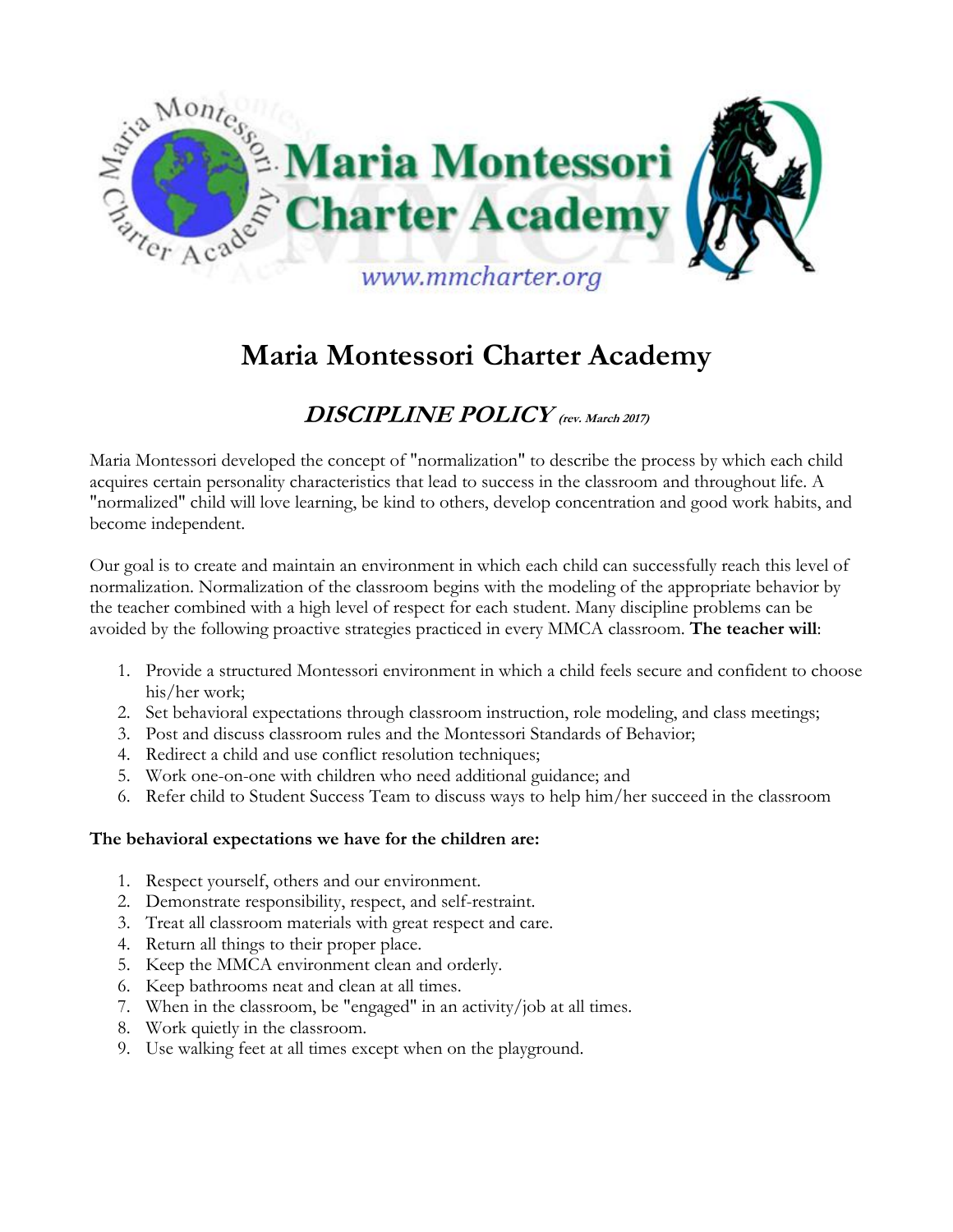A child's behavior becomes a problem when his/her negative actions disrupt the school environment and affect the positive values and culture defined in the MMCA charter. For the safety and well being of all individuals in the MMCA environment, the following are **unacceptable behaviors**:

- 1. Talking back and arguing;
- 2. Intentionally disrupting the learning environment;
- 3. Misuse of MMCA materials or playground equipment;
- 4. Intentionally not following directions in the classroom, in the lunch area or on the playground;
- 5. Encouraging others to misbehave;
- 6. Disrupting or impeding the work of others;
- 7. Showing rudeness or disrespect to others;
- 8. Harassing, bullying or cyber-bullying others; and
- 9. Littering

If a child exhibits unacceptable behavior, the following **disciplinary actions** will be taken, according to the severity of the misbehavior.

- 1. He/she will discuss the unacceptable behavior with the teacher(s) and discuss a better alternative choice.
- 2. He/ she will be sent outside the immediate environment for a time out or be given a "community improvement" task to perform (litter pick-up, cleaning, etc.).
- 3. Student will be given an age appropriate "Student Response Form" to complete. The completed Student Response Form will be sent home for parent/guardian signature and returned to school the following day.
- 4. He/ she will be sent to the Director, who will discuss the behavior issue with the child and may opt to:
	- 1) Call the parent/guardian to discuss the issue with the child present, and/or
	- 2) Place the child in "in-school suspension" and he/she will not be allowed to return to class until the parent/guardian has spoken to the Director; and/or
	- 3) A parent/guardian will be called to immediately remove the child from school for a specific length of time (Suspension) and conditions will be set for the child's re-admittance.

\*\*\* At any stage of the disciplinary action plan, a teacher may contact the parent/guardian by phone to discuss the student's behavior and work out a home/school plan for improvement. The teacher or parent/guardian may request a conference at any time to discuss behavior issues.

# **MMCA Suspension / Expulsion Policy**

The MMCA Discipline Policy will follow the Suspension/Expulsion/Due Process guidelines of Ed. Code 48900. Teachers, staff and volunteers are required to document on an Incident Report any behavior requiring disciplinary action. All witnesses are encouraged to document their concerns and all views will be respected and treated as valid. A copy of the 48900 guidelines for suspension and expulsion are available for review in the MMCA office. Additionally, all staff, students, parents and volunteers must adhere to the State of California Education Code and federal guidelines concerning student behavior and discipline.

Each child will be treated individually and with respect. Disciplinary action for a student with an Individual Education Plan with stated behavioral objectives will be handled in an appropriate manner.

### **Behaviors that require immediate suspension or possible expulsion hearings are as follows:**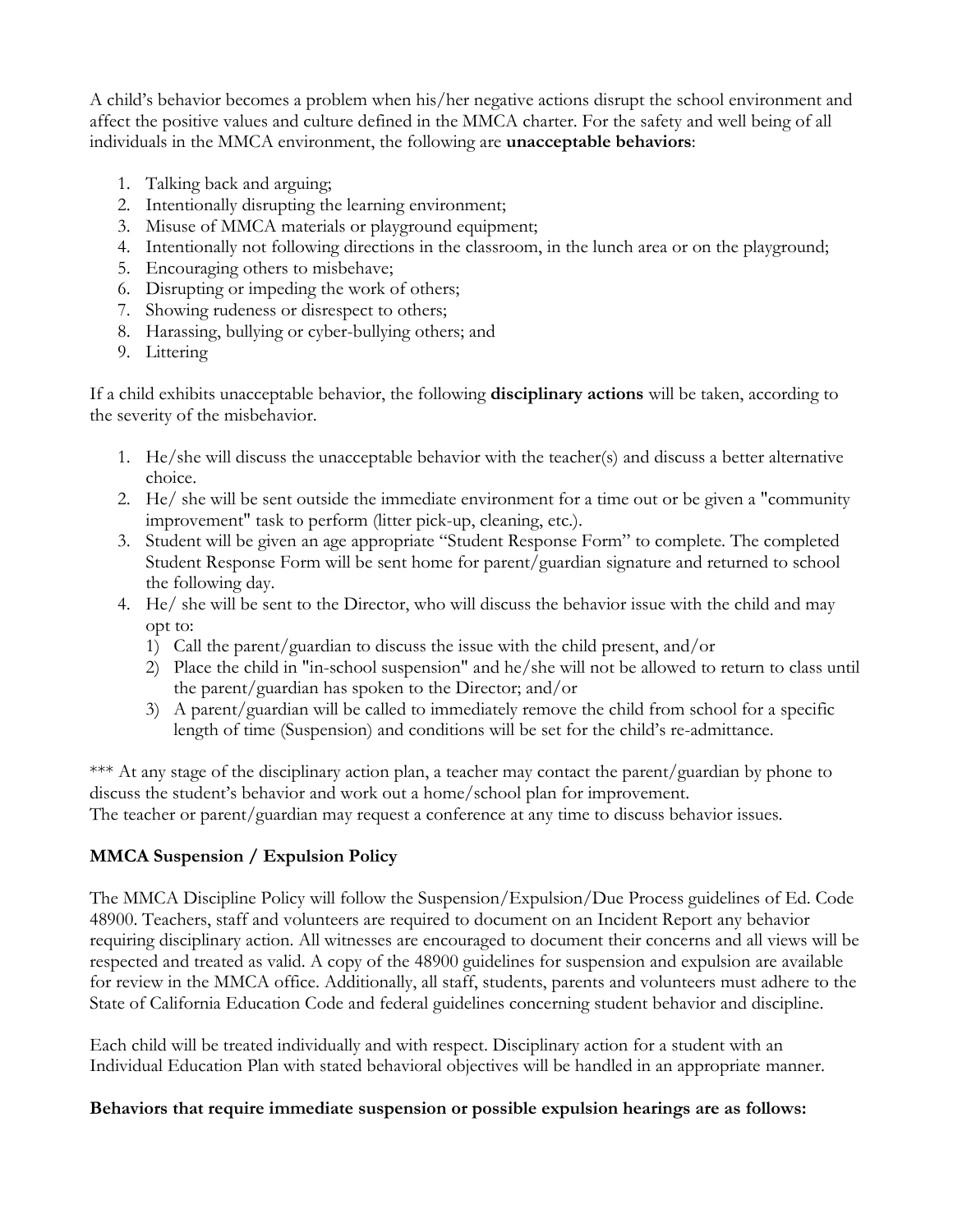- 1. Swearing or using abusive sarcasm, directed at another student, staff member, or parent;
- 2. Intentional abuse and/or vandalism to school property;
- 3. Bringing on campus any pornography, or explicit photography or written material;
- 4. Physical harm to another person with the intent to do bodily injury, exhibited by, but not limited to, hitting, stabbing, poking, pushing, slapping, kicking;
- 5. Bringing on campus any illegal substances or prescription medications for unauthorized use, sale or intent to disburse;
- 6. Stealing;
- 7. Touching another person's private body parts or intentionally exposing one's self for the sole purpose of self-gratification or harming (emotionally or physically) another individual; and
- 8. Bringing guns, knives or any type of weapon used to intimidate or threaten another person

# **PARENT/GUARDIAN'S ROLE IN SUPPORTING POSITIVE BEHAVIOR**

# **Modeling**

A parent is the most important teacher in a child's life. Children observe and imitate the behavioral responses that are used by the significant adults in their environment. Parents who are respectful and kind to others, especially their own children, are likely to see that same behavior develop in their children. Demonstrating a variety of healthy responses to frustration and set-backs, as well as modeling effective problem-solving techniques and non-judgmental communication are especially valuable to young children who are still learning to establish their own self control.

### **Discussion**

While children absorb a great deal by observation, discussing ways to show respect, build trust, show empathy, manage anger, and practice forgiveness can help a child build successful relationships.

# **Reinforcement**

Montessori philosophy does not advocate external rewards for desired behavior, as this tends to reduce intrinsic motivation. However, acknowledging and praising positive behavior is always important and will help shape a child's behavior far better than criticism.

# **Teaching Values**

MMCA is built on the concept of COMMUNITY. A community shares common values. Its members seek to give as much as they are able for the good of the whole, and take only what they really need. The community seeks to raise the level of the lowest members while keeping the entire community progressing forward toward a shared vision. At MMCA, we value:

- 1. Respect for ourselves, others and the environment;
- 2. Honesty;
- 3. Courtesy and exceptional manners;
- 4. Empathy for others and respect for differences among people and cultures;
- 5. Accepting responsibility for personal decisions and actions;
- 6. Working cooperatively with others, which includes listening, sharing opinions, negotiating, compromising, helping the group reach consensus, and taking a stand;
- 7. Seeking one's share of the work load;
- 8. Creating a balance between the needs of individual students and families and the needs of the school population as a whole; and
- 9. Pride in our school